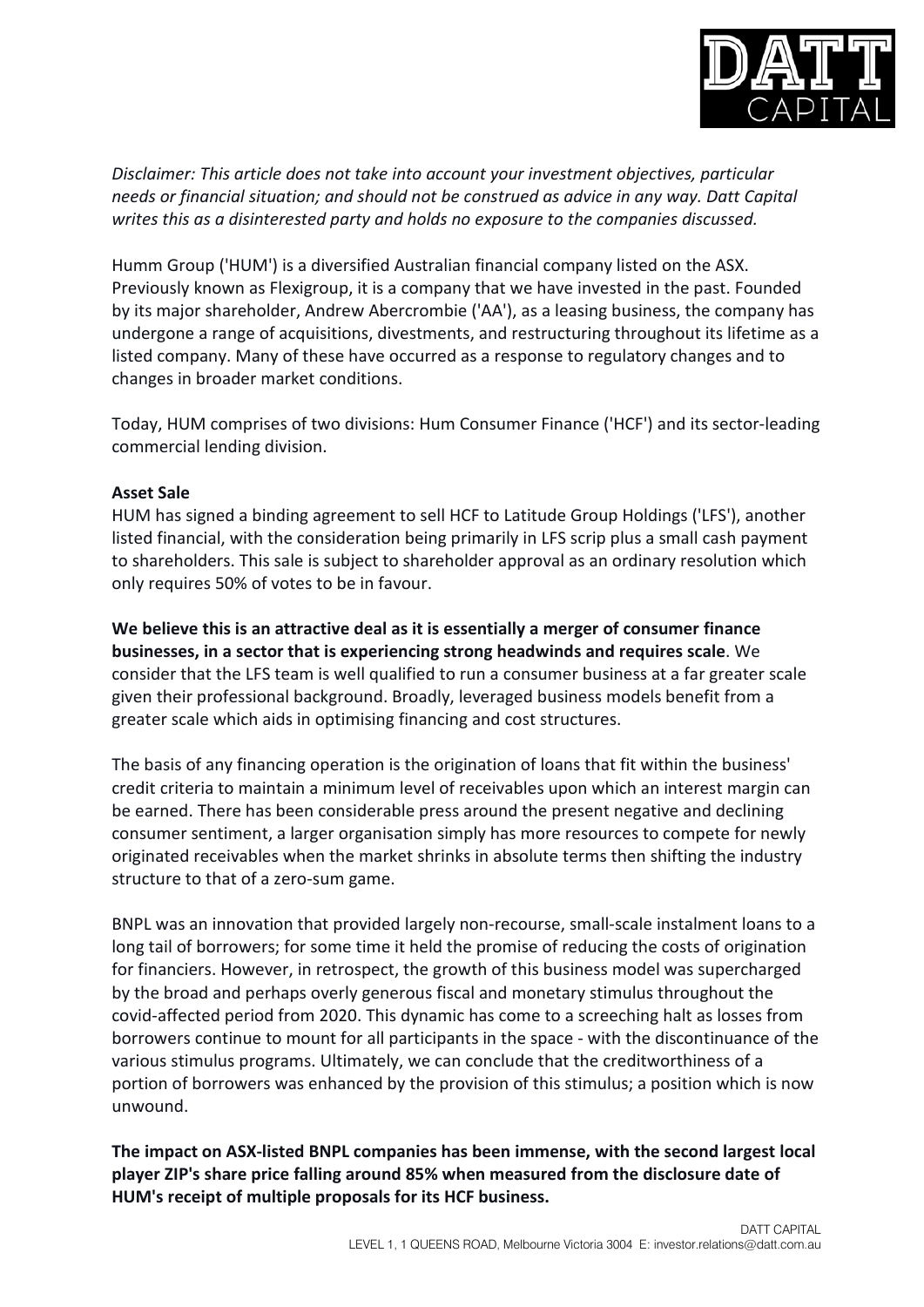The nature of the consumer lending market and business has changed immensely over the past 6 months. The consumer finance industry has suddenly changed into a zero-sum game. The nature and structure of the BNPL sector mean it's a 'winner-take-all' market; despite an ostensibly longer-term trend towards commodification, which is validated by the fact that Apple has just entered the BNPL sector with ApplePay now providing instalment payments.

**This dynamic appears to have been confirmed by HUM in their latest business update which states HCF has not been profitable in the 4 months till April 2022**. This implies that credit losses may be higher than originally projected. Interestingly, ZIP trades at approximately 25% of its claimed net asset value. By the same measure, HUM may be worth \$152 million or around 30c a share; however, this assumption is overly onerous given HUM's blend of assets and business lines. Assuming a market value of 50% of net asset value results in a rough market value of \$300 million or around 60c per share (around 20% lower than HUM's share price at the time of writing); if the LFS asset sale offer was not on the table.

**These aspects make the LFS offer look exceptionally attractive, especially given the higher relative valuation of ~13x 'cash' NPAT and 1.8x NTA**. Should the transaction not be consummated - we believe the potential downside risk for HUM is considerable based on the performance of listed sector peers.

### **Offer**

LFS's offer entails a consideration that will be paid largely in LFS shares plus a smaller cash component. HUM intends on distributing this scrip and cash received via an in-specie capital return to its shareholders. Accordingly, HUM shareholders have the option to retain their stock exposure to LFS or to sell to realise the cash value of the holding. This optionality has value as it allows HUM shareholders to participate in any potential

synergies and residual benefits that the combined entity may realise in time, in a tax-efficient manner. These residual benefits could include the combined entity trading at potentially a higher value due to inclusion within stock indices and other passive vehicles like ETFs. **This sale appears to be a rare win-win situation for both sets of LFS and HUM shareholders**

# **Residual value**

HUM's commercial business, which will remain, is an excellent base to consolidate within that sector given its dominance being the 2nd largest player in the ANZ region.

This business will likely experience strong positive tailwinds to new business openings post covid, inflationary pressures that increase the investment in labour-saving machines as well as anticipated high-interest rates which may increase margins over time. HUM's foundations are firmly rooted within the commercial space and it has managed to survive through periods of commercial distress that competitors have been unable to bear.

**We believe that it is likely that a high quality, pure play commercial lending business is likely to trade at a higher multiple than the current blend of business divisions.**

The approximate value to HUM shareholders at the time of writing equates to just over 57c a share versus a current HUM share price of 76c**. This implies a residual value of only around \$95 million for HUM's commercial business, well under its net asset value of \$268 million.**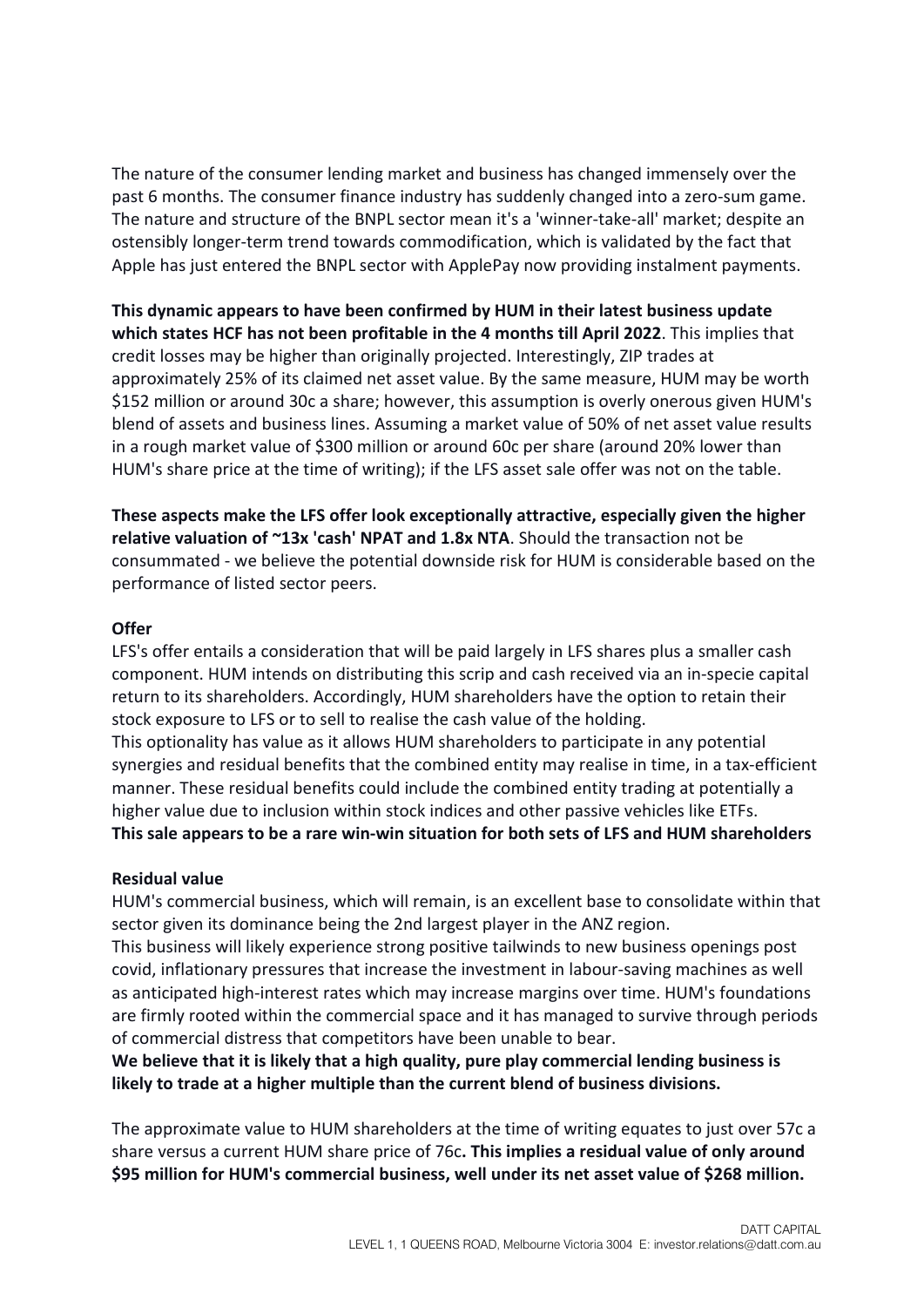This value differential is likely attributable to the uncertainty that exists at the board and shareholder level.

## **Governance**

The role of independent, non-executive directors on a board, is to act on behalf of all shareholders, providing important protections for minority shareholders The HUM board is comprised of 6 directors, 2 non-independent, and the balance independent. All directors are well-credentialed, well-known, and well-qualified individuals in their own right.

**The transaction enjoys unanimous support from the entire board except for AA who is the sole dissident against the transaction at the board level.**

**Interestingly, given AA's incumbency on the board since inception, all the non-executive directors were appointed under his aegis.** In particular, one director aside from AA has been a member of the board, since 2003 pre-listing. The rest of the non-executives have an average tenure of 3.5 years between them; so, prima facie, it appears that this board was functional up until the time of the LFS offer. Accordingly it's safe to assume that the present schism is solely related to the HCF transaction itself.

LFS deal was structured via a non-binding heads of agreement. This allowed a mutual due diligence period and some exclusivity subject to a fiduciary carve-out. This bought time for any competing, perhaps improved offer from another counter-party to eventuate. This agreement was In place for over 40 days before a binding agreement was reached, so it's unlikely that an alternative appropriate offer was received. **In addition, we note that AA stepped down as board chair in December, which begets the question: was AA planning his own privatisation proposal for HCF, which has consequently failed to find financial backers?**

**In a nutshell, this can be viewed as the major 20% shareholder opposed to the transaction; whereas the representatives of the other 80% of shareholders are in favour of the transaction.**

HUM has advised that there is no competing offer. Shareholders are being asked to take it upon a single board member's word, that the business is undervalued. As part of the process, an independent expert report ('IER') has been undertaken and the proposed sale of HCF has been deemed fair and reasonable in the absence of a superior offer. **Notably, the IER provided a valuation range of \$260-308 million before the disclosure of the headwinds being experienced by the business in the calendar year 2022. Despite this and the fall in LFS's share price, the offer remains within this valuation range presently around \$275 million**. One can only imagine what a new IER would look like in the present, difficult conditions being experienced by HUM and its competitors.

**Ultimately HUM is a business that is heavily correlated to the economic cycle.** After listing in 2006, HUM's share price fell over 90% from its peak in the GFC. From this GFC low, it consequently rose 20 times into 2013 in a highly favourable macro environment for financials. However, from 2013 high to the present, the company's current share price is down around 85% despite some of the most benign conditions for lenders in living memory.